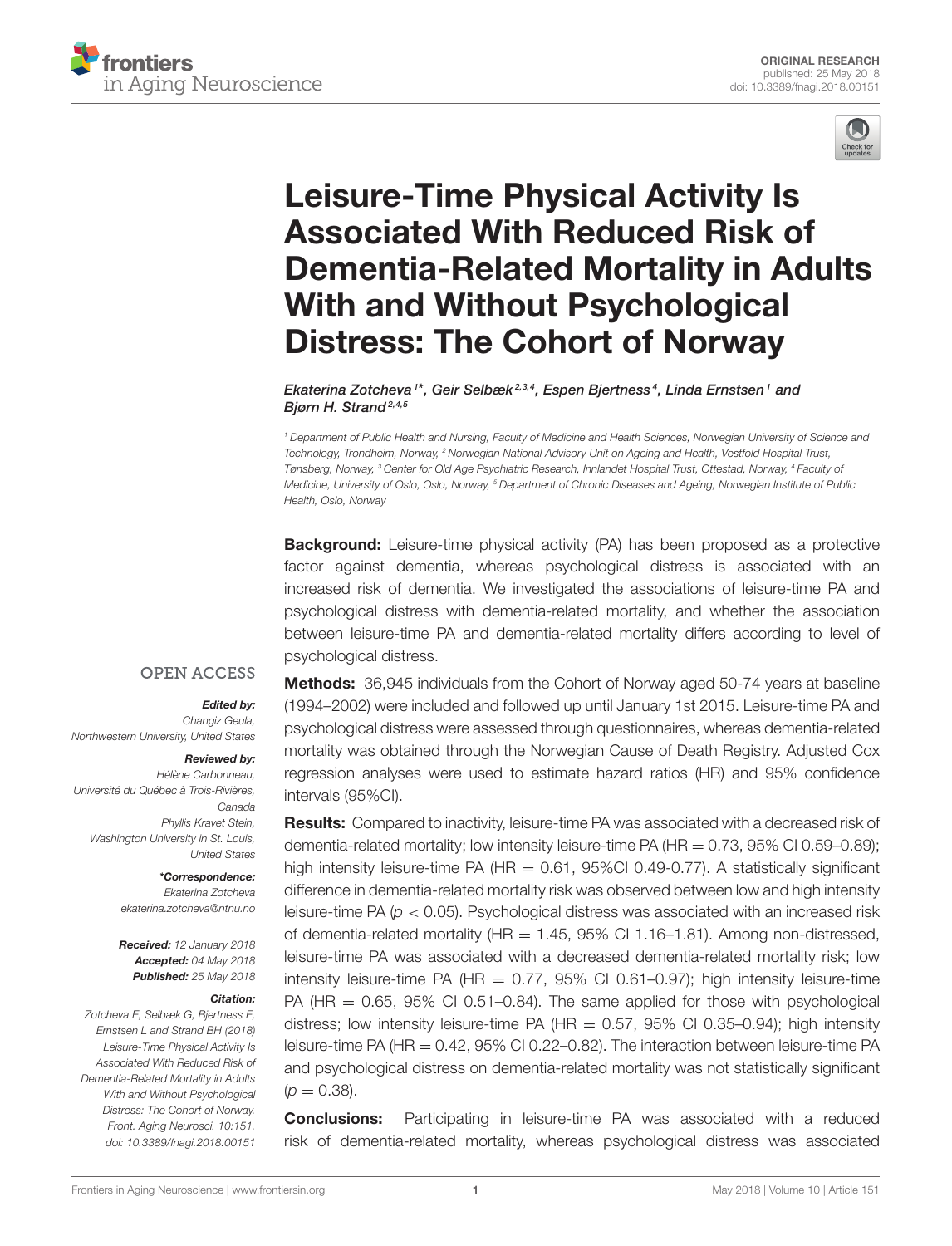with an increased risk of dementia-related mortality. Leisure-time PA appears to be equally strongly related with dementia-related mortality among those with and without psychological distress, underlining the importance of leisure-time PA for various groups of middle-aged and older adults.

Keywords: physical activity, depression, anxiety, cognitive health, brain health, dementia, psychological distress

# INTRODUCTION

Physical activity (PA) is widely considered one of the key lifestyle factors associated with reduced risk of mortality [\(Arem et al.,](#page-6-0) [2015\)](#page-6-0) and a number of non-communicable diseases (Reiner et al., [2013\)](#page-6-1). Furthermore, a large body of research indicates that participating in regular PA may reduce the risk of cognitive decline [\(Blondell et al., 2014\)](#page-6-2) and dementia [\(Rosness et al.,](#page-6-3) [2014;](#page-6-3) [Guure et al., 2017\)](#page-6-4). A recently published meta-analysis of prospective studies demonstrated a dose-response relationship between volume and intensity of PA and risk of dementia (Xu et al., [2017\)](#page-6-5). For every 10 metabolic equivalent of task hours (MET-h) increase per week, there was a 10% decrease in the risk of all-cause dementia [\(Xu et al., 2017\)](#page-6-5). As populations across the globe age, the prevalence of dementia is predicted to increase substantially, from approximately 47 million in 2015, to 132 million by 2050 [\(Prince et al., 2015\)](#page-6-6). Hence, measures to prevent or delay new cases of dementia are required, and research on protective and risk factors for dementia has intensified during the last decade [\(Livingston et al., 2017\)](#page-6-7).

Both early- and late-life depression has been linked to an increased risk of dementia [\(Byers and Yaffe, 2011\)](#page-6-8). Likewise, psychological distress, characterized by general symptoms of anxiety and depression, has been associated with a higher risk of dementia [\(Skogen et al., 2015\)](#page-6-9) and dementia-related mortality [\(Rosness et al., 2016\)](#page-6-10). However, PA has repeatedly been associated with reduced symptoms of depression and anxiety in non-clinical populations [\(Rebar et al., 2015\)](#page-6-11). A recent randomized exercise trial revealed that increases in moderate-to-vigorous PA predicted reductions in psychological distress in older adults [\(Awick et al., 2017\)](#page-6-12), and a metaanalysis of randomized controlled studies showed that exercise has a significant antidepressant effect among individuals with depression [\(Schuch et al., 2016\)](#page-6-13). Thus, existing research indicates that PA is beneficial for both mental and cognitive health.

Despite the aforementioned associations between PA, psychological distress, and dementia, little is known on how PA is associated with dementia risk among individuals with psychological distress. [Khatri et al. \(2001\)](#page-6-14) randomized clinically depressed older adults to either an anti-depressive medication group, an aerobic exercise group, or a combined exercise and medication group. After 4 months, the researchers found that aerobic exercise improved cognitive function among depressed older adults, and that these improvements corresponded to decreases in depressive symptoms [\(Khatri et al., 2001\)](#page-6-14). However, the latter study did not investigate risk of incident dementia. The aim of the present study was to investigate the associations of leisure-time PA and psychological distress with dementia-related mortality in middle-aged and older adults, and to examine whether the association between leisure-time PA and dementiarelated mortality differs according to level of psychological distress.

# METHODS

#### Study Population

The present study is part of the Gene-Environment Interaction in Dementia (GENIDEM) project, which aims to investigate environmental and genetic factors for dementia. The study population comprised 36,945 individuals free from symptoms or diagnosis of heart disease from the Cohort of Norway (CONOR) aged 50–74 years at baseline (1994–2002) linked with the Norwegian Cause of Death Registry and the National Education Database by means of a unique personal identification number. CONOR is a multipurpose study set up to study aetiological factors for a large variety of diseases, and includes 10 epidemiological cohorts from different geographical areas in Norway [\(Naess et al., 2008\)](#page-6-15). In the present study, three epidemiological cohorts were excluded, as they did not include the CONOR Mental Health Index (CONOR-MHI) scale used to assess psychological distress.

Baseline data collection in CONOR was carried out from 1994 to 2002, following a standardized procedure, where participants received a letter of invitation containing an information brochure by mail 2 weeks prior to a health examination. The health examination included a physical checkup including measurements of participants' height, weight, and blood pressure, as well as drawing blood samples. After completing the examination, the participants returned a selfreport questionnaire assessing health- and lifestyle-related variables by mail [\(Naess et al., 2008\)](#page-6-15). Study participants were followed from baseline until death, emigration, or January 1st 2015, whichever occurred first, with a maximum follow-up time of 20.4 years (mean 15.3). Mean age at follow-up was 76.5 years (max 94.1 years).

All participants included in CONOR gave their written informed consent. The participants' names and personal ID numbers were omitted before data were made available for research purposes. The study was approved by the Norwegian Data Inspectorate and the Regional Committees for Medical Research Ethics, and was conducted in accordance with the Declaration of Helsinki.

**Abbreviations:** PA, physical activity; CONOR, Cohort of Norway; CONOR-MHI, Cohort of Norway Mental Health Index; HSCL-10, Hopkins Symptom Check List; HADS, Hospital Anxiety and Depression Scale; DRM, dementia-related mortality.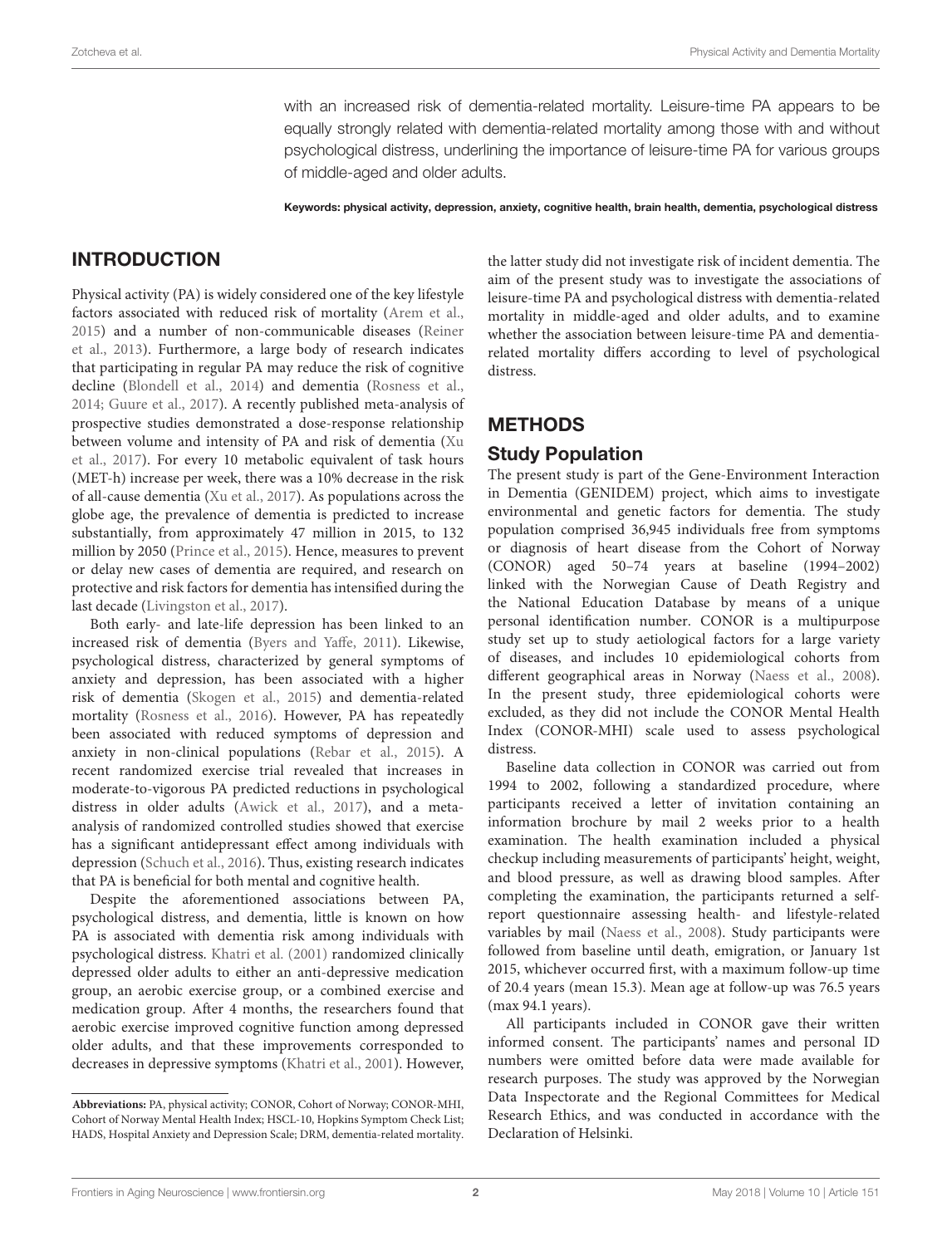# Physical Activity

Participants were asked to define the intensity and duration of their leisure-time PA in an average week during the past year. The leisure-time PA question was divided into intensity categories of "low intensity" (not causing perspiration or panting) and "high intensity" (causing perspiration and/or panting) leisuretime PA, each with four alternatives related to average hours per week: "none," "<1 h," "1–2 h," and " $\geq$ 3 h." To ensure sufficient statistical power, all individuals participating in any low intensity leisure-time PA were placed in one group and all individuals participating in any high intensity leisure-time PA were placed in one group, irrespective of hours of weekly leisure-time PA. Participants who replied "none" to both categories of leisuretime PA were considered inactive. Participants who replied "none" on one category of but did not provide an answer to the other category of leisure-time PA, or who had missing answers on both categories were excluded. In the present study, participants were categorized into the following three categories of leisure-time PA based on intensity: "inactive," "low intensity leisure-time PA," and "high intensity leisure-time PA."

## Psychological Distress

Psychological distress was assessed with the CONOR Mental Health Index (CONOR-MHI). CONOR-MHI consists of seven items assessing general symptoms of depression and anxiety, and is based on a modification of the General Health Questionnaire (GHQ) and the Hopkins Symptom Check List (HSCL-10) [\(Søgaard et al., 2003\)](#page-6-16). The items on the CONOR-MHI are shown below. Each item has four answer categories: "no," "a little," "a good amount," and "very much," and are given values 1–4. The CONOR-MHI score is calculated by dividing the total score (range 7–28) on all seven items by seven, resulting in a range of 1–4, where 1 represents low level of psychological distress, and 4 represents high level of psychological distress. In records containing one missing value, the value was replaced with the sample mean value for each item, whereas records with two or more missing items were excluded.

CONOR Mental Health Index Have you, in the course of the last two weeks, felt: Nervous and unsettled? Troubled by anxiety? Secure and calm (inverse score)? Irritable? Happy and optimistic (inverse score)? Sad/depressed? Lonely?

A study comparing the CONOR-MHI to the HSCL-10 and the Hospital Anxiety and Depression Scale (HADS) showed a strong correlation with both scales,  $r = 0.70$  and  $r = 0.76$ , respectively [\(Søgaard et al., 2003\)](#page-6-16). The same study showed that a cut-off at  $\geq$ 2.15 on the CONOR-MHI has a sensitivity and specificity of, respectively, 41 and 98% for caseness of HADS-anxiety, 38 and 96% for HADS-depression, and 66 and 95% for HSCL-10 [\(Søgaard et al., 2003\)](#page-6-16). Based on the cut-off of  $\geq$ 2.15 on the CONOR-MHI, participants in the present study were categorized into two groups: "no psychological distress" or "psychological distress."

# Dementia-Related Mortality

Dementia-related mortality was used as a proxy for dementia illness, and was obtained from death certificates from the Norwegian Cause of Death Registry [\(Rosness et al., 2014\)](#page-6-3). Dementia was identified when it served either as the underlying, immediate, or accompanying cause of death, according to the International Statistics Classification of Diseases and Related Health Problems, 10th revision, codes F00-F03 and G30.0-G30.9. In the present study population, a total of 919 dementia-related deaths were registered during the follow-up period. For validity purposes, we re-ran analyses with cases restricted to those with dementia as underlying cause.

## Covariates

The following variables that could possibly affect the association between leisure-time PA, psychological distress, and dementiarelated mortality were identified based on prior studies: sex, education, diabetes, smoking, body mass index (BMI; weight in kilograms divided by height in meters squared), and hypertension. Demographic and health-related covariates were obtained from the results of the physical checkup and the self-report questionnaire at baseline. Attained educational level was obtained by coupling the participants' unique identification number to the National Education Database. The education variable was then divided into three groups: "high" (university degree/college, corresponding to 13 or more years of schooling), "medium" (secondary qualifications, corresponding to 10 years of schooling), and "low" (elementary school, corresponding to 7 years of schooling) [\(Strand et al., 2014\)](#page-6-17). Participants who reported currently or previously suffering from diabetes were categorized as diabetic. Smoking habits were dichotomized into daily or non-daily smoker. BMI was divided into four categories: underweight (BMI <18.5), normal weight (BMI 18.5–24.9), overweight (BMI 25–29.9), and obesity (BMI  $\geq$ 30). Participants were categorized as hypertensive at a systolic pressure of ≥160 mm Hg and/or a diastolic pressure of ≥100 mm Hg, according to the National Institutes of Health guidelines [\(National Institutes of Health, 2015\)](#page-6-18).

## Statistical Analyses

Adjusted Cox proportional hazards regression was used to estimate hazard ratios (HR) and 95% confidence intervals (95% CI) for the associations of leisure-time PA and psychological distress with dementia-related mortality. Attained age was used as the time variable in the regression models, and thereby all the models were finely adjusted by age. Emigration or nondementia-related mortality were censored. For leisure-time PA, the "inactive" group served as the reference group, whereas for psychological distress, "no psychological distress" served as the reference group. Leisure-time PA served as the main exposure in the regression models. In the first regression model (model 1), the analyses were adjusted for sex. Next, education, smoking, and psychological distress were added to the model (model 2). The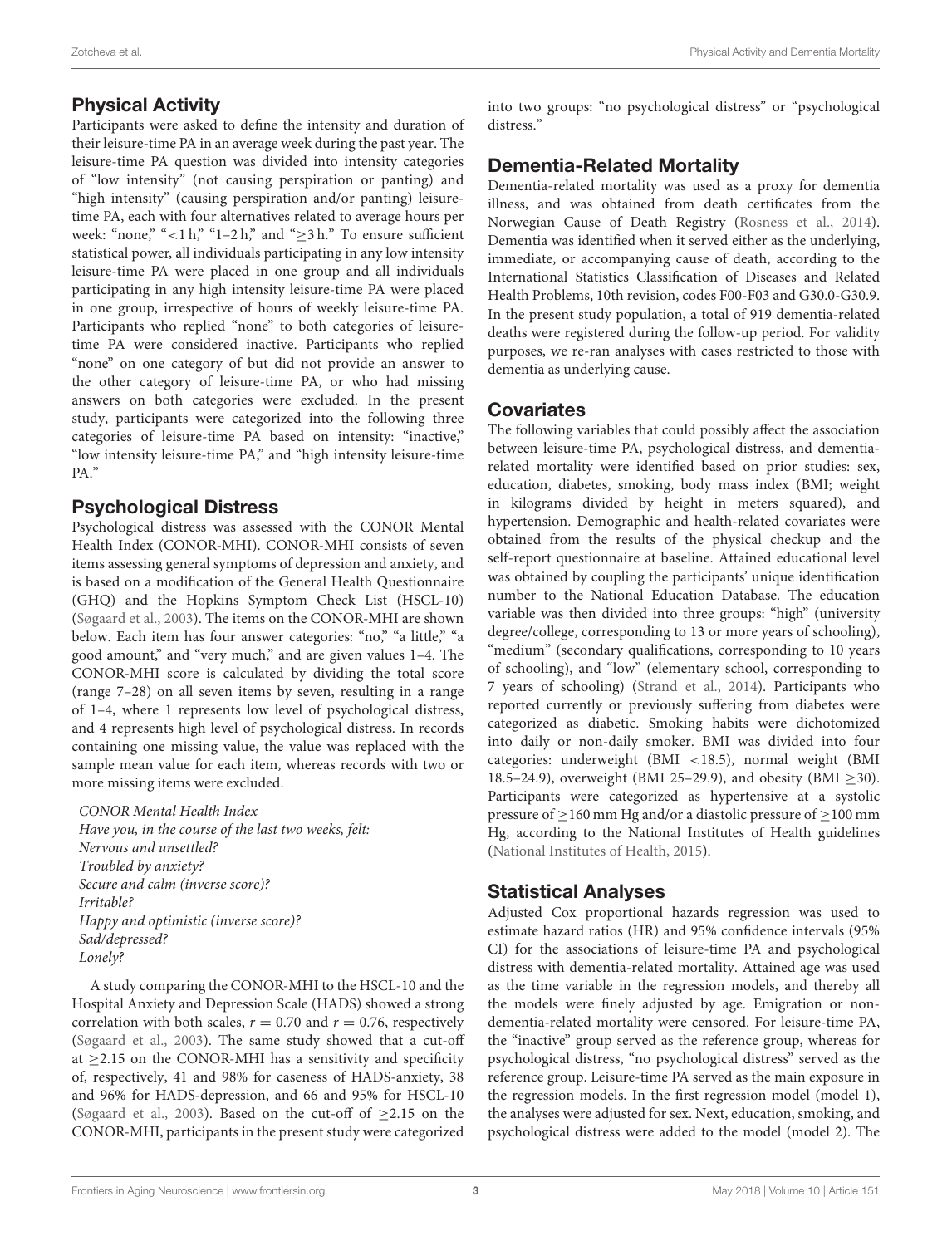final model (model 3) included the covariates from model 1 and 2, in addition to diabetes, BMI, and hypertension.

To investigate whether psychological distress modified the association between leisure-time PA and dementia-related mortality, an interaction term between leisure-time PA and psychological distress was added to the regression models. In addition, relative excess risk due to interaction (RERI) estimates were calculated to investigate possible additive interaction between leisure-time PA and psychological distress. To obtain psychological distress-specific associations between leisure-time PA and dementia-related mortality, the regression models 1, 2, and 3 were stratified by psychological distress. In these analyses, psychological distress was removed as a covariate from the regression models. Stata version 14 was used for all statistical analyses.

#### RESULTS

Baseline characteristics of the study sample by leisure-time PA group are presented in **[Table 1](#page-3-0)**. Participants in the leisure-time PA groups had higher education, less psychological distress, hypertension, and diabetes, and were less likely to smoke compared to inactive participants. The high intensity leisuretime PA group consisted of less women than the low intensity leisure-time PA group and the inactive group.

<span id="page-3-0"></span>TABLE 1 | Baseline characteristics of study sample by leisure-time physical activity group.

|                                                   | <b>Inactive<sup>a</sup></b> | Low intensity<br>leisure-time PA <sup>b</sup> | <b>High intensity</b><br>leisure-time<br><b>PAC</b> |
|---------------------------------------------------|-----------------------------|-----------------------------------------------|-----------------------------------------------------|
| Age at survey, mean (SD), y                       | 62.7(7.1)                   | 61.8 (6.9)                                    | 60.2(6.6)                                           |
| Age at exit, mean (SD), y                         | 76.7 (7.0)                  | 77.2 (6.9)                                    | 75.7 (6.5)                                          |
| Women, no. (%)                                    | 1,594<br>(54.1)             | 10,758 (58.4)                                 | 6,067 (38.9)                                        |
| Higher education $>1$ y, no.<br>(%)               | 136 (4.6)                   | 2,221(12.1)                                   | 3,672(23.6)                                         |
| Psychological distress <sup>d</sup> , no.<br>(% ) | 395 (13.4)                  | 1,452 (7.9)                                   | 889 (5.7)                                           |
| CONOR-MHI score, mean<br>(SD)                     | 1.62<br>(0.52)              | 1.52(0.43)                                    | 1.48(0.40)                                          |
| Hypertension, no. (%)                             | 790 (26.8)                  | 4,350 (23.6)                                  | 2,950 (18.9)                                        |
| Daily smoking, no. (%)                            | 1,180<br>(40.1)             | 5,454 (29.6)                                  | 3,767(24.2)                                         |
| Diabetes, no. (%)                                 | 154(5.2)                    | 775 (4.2)                                     | 507 (3.3)                                           |
| BMI, mean (SD)                                    | 27.9(5.1)                   | 26.9(4.2)                                     | 26.6(3.7)                                           |
| All-cause mortality, no. (%)                      | 1,281<br>(43.5)             | 5,675 (30.8)                                  | 3,372 (21.6)                                        |
| Dementia-related mortality,<br>no. (%)            | 114 (3.9)                   | 536 (2.9)                                     | 269(1.7)                                            |

PA, physical activity; CONOR-MHI, Cohort of Norway Mental Health Index; BMI, body mass index (calculated as weight in kilograms divided by height in meters squared).  $a_n = 2.944$ .

 $b_n = 18.412$ .

 $c_n = 15.589$ .

 ${}^{d}$ Psychological distress CONOR-MHI > 2.15.

Leisure-time PA was associated with a decreased risk of dementia-related mortality when compared to inactivity; low intensity leisure-time PA ( $HR = 0.68$ , 95% CI 0.56-0.84); high intensity leisure-time PA (HR =  $0.54$ , 95% CI 0.43-0.68) in a model adjusted by sex (**[Table 2](#page-4-0)**, Model 1). The results were slightly attenuated, but remained statistically significant after additional adjustment for education, smoking and psychological distress; low intensity leisure-time PA ( $HR = 0.76$ , 95% CI 0.62–0.93); high intensity leisure-time PA (HR =  $0.63$ , 95%) CI 0.50–0.80) (Model 2). Additional adjustment for diabetes, hypertension and BMI did not attenuate the results noteworthy; low intensity leisure-time PA (HR =  $0.73$ , 95% CI 0.59-0.89); high intensity leisure-time PA (HR =  $0.61$ , 95% CI 0.49-0.77) (Model 3). A statistically significant difference in dementiarelated mortality hazard ratios was observed between low and high intensity leisure-time PA ( $P < 0.05$ ). Psychological distress was associated with an increased risk of dementia-related mortality (HR =  $1.45$ , 95% CI 1.16-1.81) in the fully adjusted model 3.

## Stratified Analyses of Leisure-Time PA and Dementia-Related Mortality by Psychological Distress

To investigate whether the association between leisure-time PA and dementia-related mortality varied according to psychological distress status, we performed analyses stratified by psychological distress. Among non-distressed, leisure-time PA was associated with a decreased risk of dementia-related mortality when compared to inactivity in a model adjusted by sex; low intensity leisure-time PA (HR =  $0.75$ , 95% CI 0.60-0.95); high intensity leisure-time PA (HR = 0.60, 95% CI 0.47–0.77) (**[Table 3](#page-4-1)**, upper panel, Model 1). The results were slightly attenuated after further adjustment, but remained statistically significant (**[Table 3](#page-4-1)**, upper panel, Models 2 and 3).

Similarly, among distressed participants, in a sex adjusted model (**[Table 3](#page-4-1)**, lower panel, Model 1), leisure-time PA was associated with a decreased risk of dementia-related mortality when compared to being inactive; low intensity leisure-time PA ( $HR = 0.54$ , 95% CI 0.33–0.87); high intensity leisure-time PA (HR = 0.42, 95% CI 0.22–0.80). Further adjustment did not attenuate these HRs much, and the associations remained statistically significant (**[Table 3](#page-4-1)**, lower panel, Models 2 and 3). Although the decrease in dementia-related mortality risk appeared to be larger for the psychological distress group than for participants without psychological distress, there was no statistically significant multiplicative interaction between leisuretime PA and psychological distress on dementia-related mortality  $(P = 0.38)$ . Furthermore, there was no statistically significant additive interaction between leisure-time PA and psychological distress on dementia-related mortality, RERI estimate  $= 0.155$ (95% CI −0.80 to 1.11).

#### **DISCUSSION**

The results of the present study of 36,945 middle-aged and older adults demonstrated that participating in low or high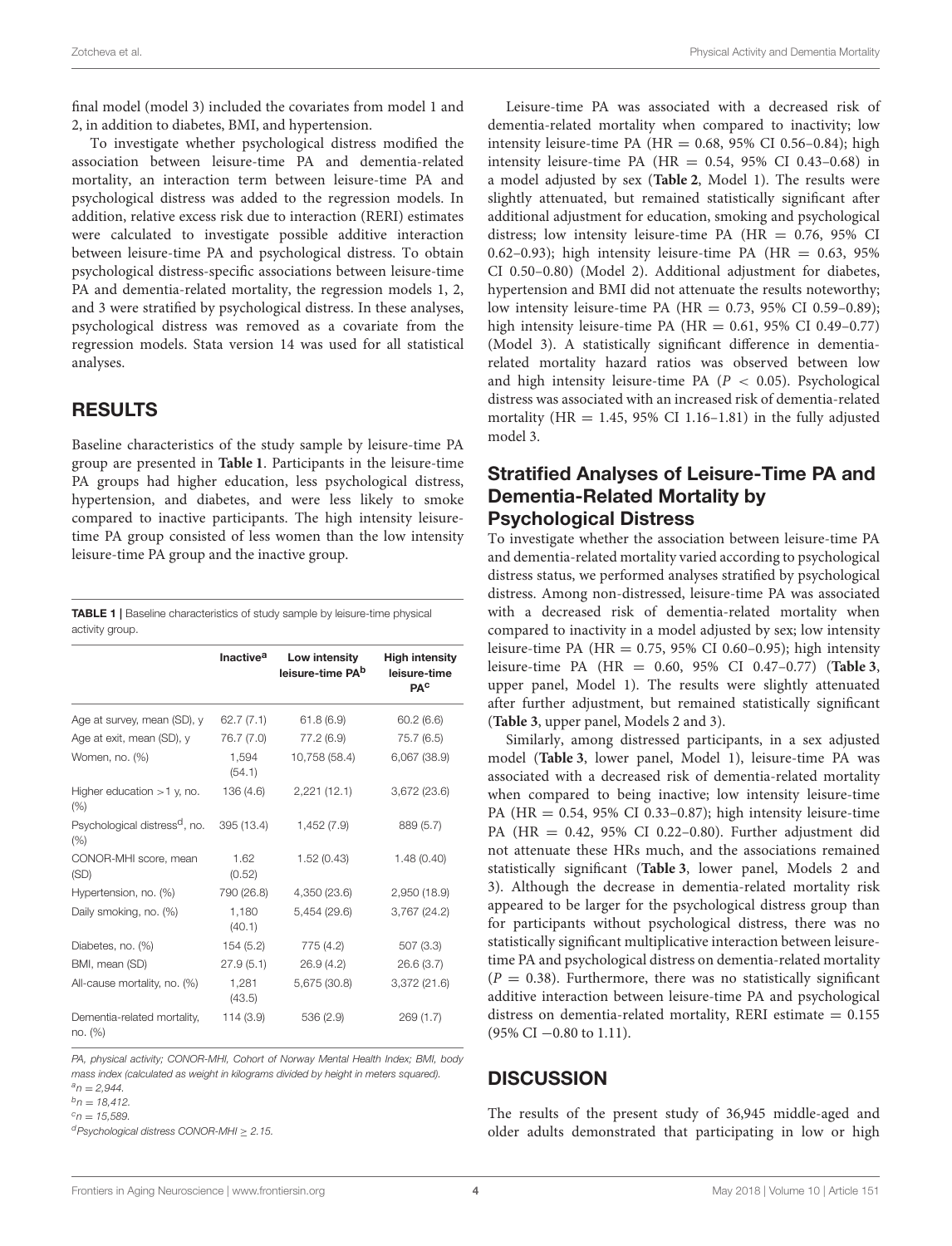#### <span id="page-4-0"></span>TABLE 2 | Dementia-related mortality by level of leisure-time physical activity.

|                                | n      | <b>DRM</b> cases | <b>HR (95% CI)</b><br>Model 1 <sup>a</sup> | HR (95% CI)<br>Model 2 <sup>b</sup> | HR (95% CI)<br>Model 3 <sup>c</sup> |
|--------------------------------|--------|------------------|--------------------------------------------|-------------------------------------|-------------------------------------|
| Total                          | 36,945 | 919              |                                            |                                     |                                     |
| Inactive                       | 2,944  | 114              | 1.00                                       | 1.00                                | 1.00                                |
| Low intensity leisure-time PA  | 18,412 | 536              | 0.68<br>$(0.56 - 0.84)$                    | 0.76<br>$(0.62 - 0.93)$             | 0.73<br>$(0.59 - 0.89)$             |
| High intensity leisure-time PA | 15,589 | 269              | 0.54<br>$(0.43 - 0.68)$                    | 0.63<br>$(0.50 - 0.80)$             | 0.61<br>$(0.49 - 0.77)$             |

DRM, dementia-related mortality; HR, hazard ratio; 95% CI, 95% confidence interval; PA, physical activity.

a Adjusted for sex.

**b**Adjusted for sex, education, smoking, and psychological distress.

<sup>c</sup>Adjusted for sex, education, smoking, psychological distress, diabetes, BMI, and hypertension.

<span id="page-4-1"></span>TABLE 3 | Dementia-related mortality by level of leisure-time physical activity, stratified by psychological distress.

|                                | $\mathbf n$ | <b>DRM</b> cases | Model 1 <sup>a</sup> | Model 2 <sup>b</sup> | Model 3 <sup>c</sup> |
|--------------------------------|-------------|------------------|----------------------|----------------------|----------------------|
|                                |             |                  | HR (95% CI)          | HR (95% CI)          | HR (95% CI)          |
| Total                          | 36,945      | 919              |                      |                      |                      |
| No psychological distress      | 33,379      | 830              |                      |                      |                      |
| Inactive                       | 2,462       | 87               | 1.00                 | 1.00                 | 1.00                 |
| Low intensity leisure-time PA  | 16,470      | 490              | 0.75                 | 0.80                 | 0.77                 |
|                                |             |                  | $(0.60 - 0.95)$      | $(0.64 - 1.01)$      | $(0.61 - 0.97)$      |
| High intensity leisure-time PA | 14,447      | 253              | 0.60                 | 0.67                 | 0.65                 |
|                                |             |                  | $(0.47 - 0.77)$      | $(0.52 - 0.86)$      | $(0.51 - 0.84)$      |
| Psychological distress         | 2,647       | 89               |                      |                      |                      |
| Inactive                       | 368         | 27               | 1.00                 | 1.00                 | 1.00                 |
| Low intensity leisure-time PA  | 1,406       | 46               | 0.54                 | 0.60                 | 0.57                 |
|                                |             |                  | $(0.33 - 0.87)$      | $(0.37 - 0.98)$      | $(0.35 - 0.94)$      |
| High intensity leisure-time PA | 873         | 16               | 0.42                 | 0.46                 | 0.42                 |
|                                |             |                  | $(0.22 - 0.80)$      | $(0.24 - 0.89)$      | $(0.22 - 0.82)$      |
|                                |             |                  |                      |                      |                      |

DRM, dementia-related mortality; HR, hazard ratio; 95% CI, 95% confidence interval; PA, physical activity.

a Adjusted for sex.

**b**Adjusted for sex, education, and smoking.

<sup>c</sup>Adjusted for sex, education, smoking, diabetes, BMI, and hypertension.

intensity leisure-time PA was associated with a lower risk of dementia-related mortality, compared to being inactive. Further, psychological distress was associated with an increased risk of dementia-related mortality, whereas analyses stratified by psychological distress revealed that participating in both low and high intensity leisure-time PA was associated with a lower risk of dementia-related mortality among both those with and without psychological distress. However, we did not observe a statistically significant interaction between leisure-time PA and psychological distress on dementia-related mortality.

Prior studies have found an association between higher levels of PA and lower risk of dementia [\(Blondell et al., 2014;](#page-6-2) Guure et al., [2017;](#page-6-4) [Xu et al., 2017\)](#page-6-5). The present study builds further on these findings, by demonstrating the importance of the intensity of leisure-time PA for reducing the risk of dementia-related mortality. Our results showed that participating in high intensity leisure-time PA was associated with a significantly lower risk of dementia-related mortality than low intensity leisure-time PA, suggesting that the intensity of PA may be an essential factor in reducing the risk of dementia-related mortality. This is in line with an earlier longitudinal twin study, in which Iso-Markku and colleagues found that persistent participation in vigorous PA was associated with reduced risk of dementia mortality [\(Iso-Markku et al., 2015\)](#page-6-19). In the study by Iso-Markku and colleagues [\(Iso-Markku et al., 2015\)](#page-6-19), vigorous PA was defined based on type of activity, whereas our study includes a relative measure of intensity, with high intensity leisure-time PA defined as taking part in PA that leads to panting and perspiration. A study found that 5.4 million individuals aged 24–65 residing in England would exceed 70% maximum heart rate by walking at approximately 4.8 km/h [\(Kelly et al., 2001\)](#page-6-20). In absolute intensity terms, walking at this pace is typically classified as a light intensity activity [\(Ainsworth et al., 2000\)](#page-6-21), even though an individual's body may be working at a higher intensity. Thus, considering perceived effort of leisure-time PA provides a different measure than considering absolute intensity based on type of activity. It is important to note that our study demonstrated a significant reduction in risk of dementia-related mortality for both low and high intensity leisure-time PA, compared to being inactive. Hence, the public health emphasis should be on finding ways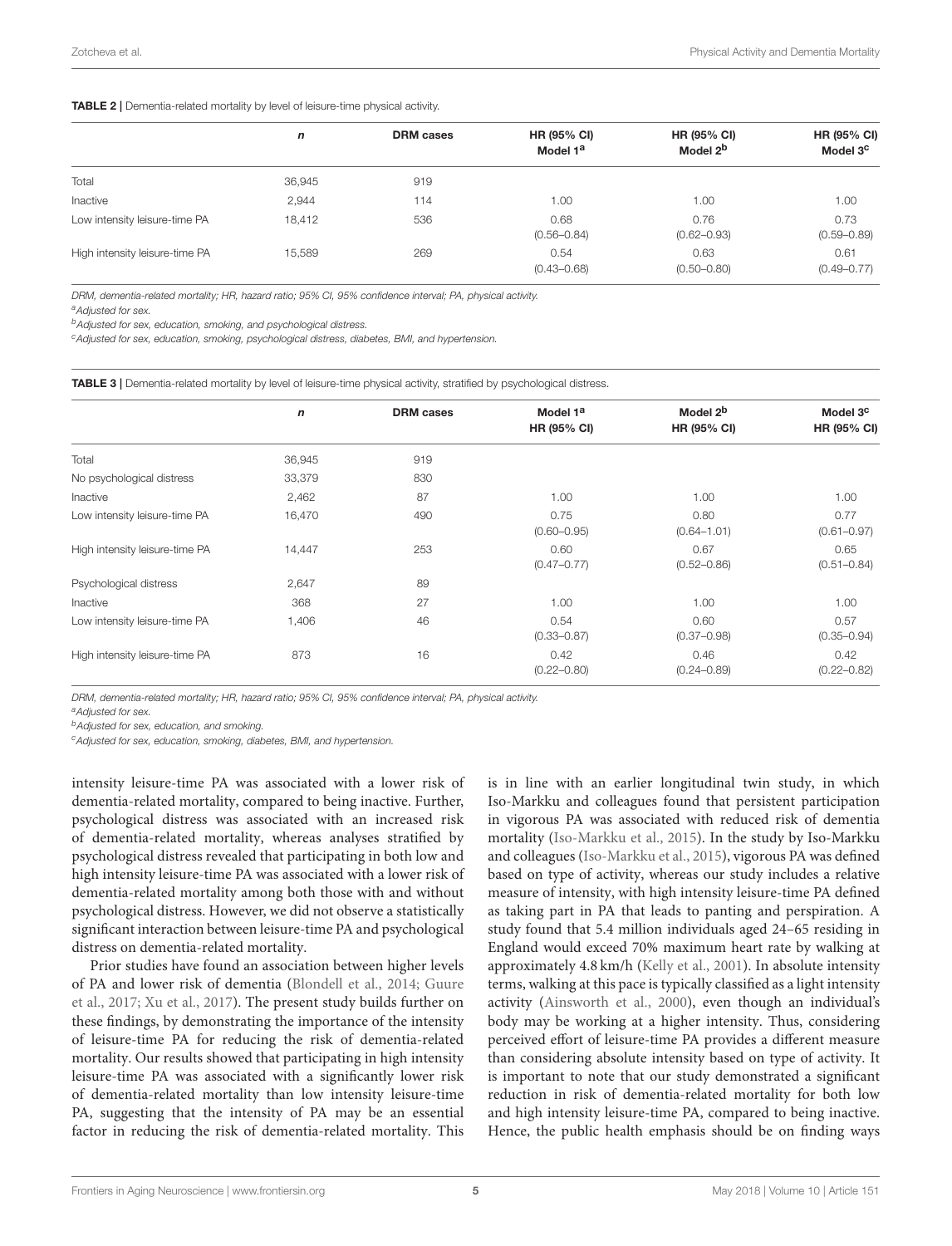to motivate inactive individuals to participate in any kind of leisure-time PA.

Our results further demonstrated that psychological distress was associated with an increased risk of dementia-related mortality. This finding is in accordance with an earlier CONOR study showing higher risk of dementia-related mortality among psychologically distressed individuals [\(Skogen et al., 2015\)](#page-6-9), as well as studies on other populations indicating that depression increases risk of dementia [\(Byers and Yaffe, 2011\)](#page-6-8). Whether participating in leisure-time PA is associated with the risk of dementia among individuals with psychological distress has not been widely examined. The results of the present study indicate that both low and high intensity leisure-time PA can significantly reduce the risk of dementia-related mortality among individuals with psychological distress. However, our analyses of both multiplicative and additive interaction did not indicate any interaction between psychological distress and leisure-time PA on risk of dementia-related mortality. Nevertheless, the results underline the importance of leisure-time PA for decreasing risk of dementia-related mortality among both psychologically distressed and non-distressed individuals.

A possible explanation for the associations of leisure-time PA and psychological distress with dementia-related mortality may lie within brain imaging studies. Magnetic resonance imaging studies have repeatedly demonstrated that exercise may induce neurogenesis in brain regions important for cognitive health [\(Colcombe et al., 2006;](#page-6-22) [Erickson et al., 2011\)](#page-6-23), and PA has been associated with preserved hippocampal volume in individuals at high risk for Alzheimer's disease [\(Smith et al.,](#page-6-24) [2014\)](#page-6-24). Depression, on the other hand, has been linked to brain atrophy [\(Geerlings et al., 2013;](#page-6-25) [Elbejjani et al., 2015\)](#page-6-26) and poorer cognitive functioning [\(Bunce et al., 2012;](#page-6-27) [Lebedeva et al., 2015\)](#page-6-28). A longitudinal study with over a decade of follow-up revealed that individuals who were least active had an increased risk of dementia, and that physical activity was positively associated with total brain and hippocampal volume [\(Tan et al., 2017\)](#page-6-29). Hence, atrophy and neurogenesis in cognitively important brain areas due to PA and psychological distress may be part of the underlying mechanisms behind our results.

The present study has some limitations. Dementia obtained from death certificates has relatively low sensitivity, which may have introduced misclassification [\(Bjertness et al., 1998\)](#page-6-30). However, dementia on death certificates has a high specificity and positive predictive value [\(Bjertness et al., 1998\)](#page-6-30). Our endpoint included deaths with dementia as accompanying cause of death. Thus, it is possible that the observed associations between leisuretime PA/psychological distress and the outcome may be due to underlying causes of death other than dementia. However, the results were similar when analyses were carried out only among participants where dementia was the underlying cause of death  $(n = 433, \text{ data not shown})$ . In the case of random underreporting of dementia on death certificates, associations would be biased toward the null hypothesis.

Self-reported leisure-time PA may be prone to over- or underrepresentation of intensity as it is based on subjective experience. The same applies to the self-report of psychological distress during the last 2 weeks, where individual scores may have been affected by recent events or daily mood. However, assessing psychological distress in a large sample from the general population rather than using participants with a diagnosis of depression or anxiety makes the results more relevant for public health rather than just clinical populations, which have been the emphasis of many prior studies. Our study does not include longitudinal measures of leisure-time physical activity and psychological distress, which would have provided more information on how these lifestyle factors during the life course are associated with dementia-related mortality. Further, some variables, such as social network, were not available in this study, which may have introduced bias due to unmeasured confounders. Finally, despite the long follow-up time in our study (mean 15.3 years, max 20.4 years), reverse causation cannot be completely ruled out due to the long preclinical period of dementia [\(Jack et al., 2013\)](#page-6-31).

In conclusion, our study of 36,945 middle-aged and older adults revealed an association between both low and high intensity leisure-time PA and reduced risk of dementia-related mortality. Psychological distress was associated with an increased risk of dementia-related mortality, whereas participants with psychological distress who participated in leisure-time PA had a reduced risk of dementia-related mortality compared to distressed and inactive participants. Whereas prior studies have emphasized either PA or psychological distress as a predictor of dementia, our study incorporates these exposures. In sum, our findings underline the importance of PA for cognitive health in middle-aged and older individuals with and without psychological distress. Health care professionals should encourage physical activity in middle-aged and older adults, particularly among individuals with psychological distress, as they appear to be at a higher risk of incident dementia.

# DATA AVAILABILITY

The data analyzed in this study was obtained from the Norwegian Institute of Public Health. Requests to access these datasets should be directed to the Norwegian Institute of Public Health, Oslo, Norway.

# AUTHOR CONTRIBUTIONS

EZ, GS, EB, LE, and BS all contributed to the conceptualization and design of the study, and drafting and revising of the manuscript prior to submission. Statistical analyses were carried out by BS.

# FUNDING

This work was supported by the Norwegian Research Council (grant number 213805).

# ACKNOWLEDGMENTS

We would like to thank all contributing members of the GENIDEM research group.